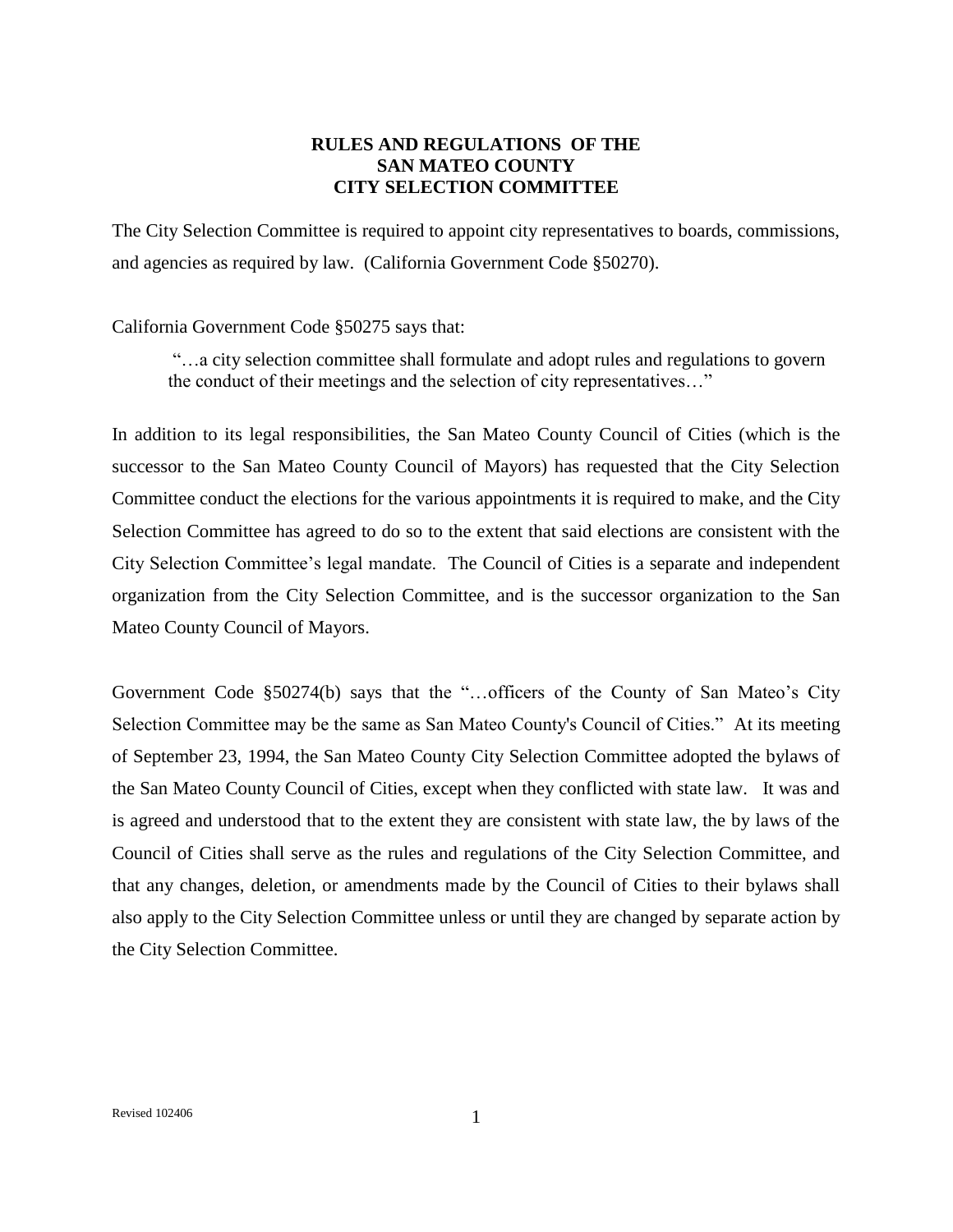In addition to the by-laws of the Council of Cities, the City Selection Committee is required to adopt Rules and Regulations, which are as follows. In the event of a conflict between the By-Laws of the Council of Cities and the Rules and Regulations of the City Selection Committee, the City Selection Committee shall be bound by these rules and regulations.

1. Membership of City Selection Committee. The membership of this city selection committee shall consist of the mayor or each city within the county. (Government Code §50270).

2. Unavailability of Mayor to Attend Meeting of City Selection Committee. When the mayor is unable to attend a meeting of a city selection committee, the mayor shall designate another member of the city's legislative body to attend and vote at the meeting in the mayor's place and as the mayor's representative. (Government Code § 50271).

3. Quorum. Representatives of a majority of the number of cities within the county shall constitute a quorum of the committee; provided, however, that a majority vote of the representatives of the number of cities within the county entitled to representation on the committee is necessary to appoint representatives to boards, commissions, or agencies. Whenever a quorum is not present at a meeting of any city selection committee, the meeting shall be postponed or adjourned to a subsequent time and place, as determined by the chairman. (Government Code § 50272).

4. Meetings. The city selection committee shall meet on the dates and at the locations as are designated for meetings by the Council of Cities. However, if there is a legal requirement for the City Selection Committee to make an appointment to a board, commission, or agency required by law, and said appointment cannot be made consistent with the schedule for the meetings of the Council of Cities, the City Selection Committee may call a special meeting and notice said meeting according to the provisions of state law. (Government Code §50273).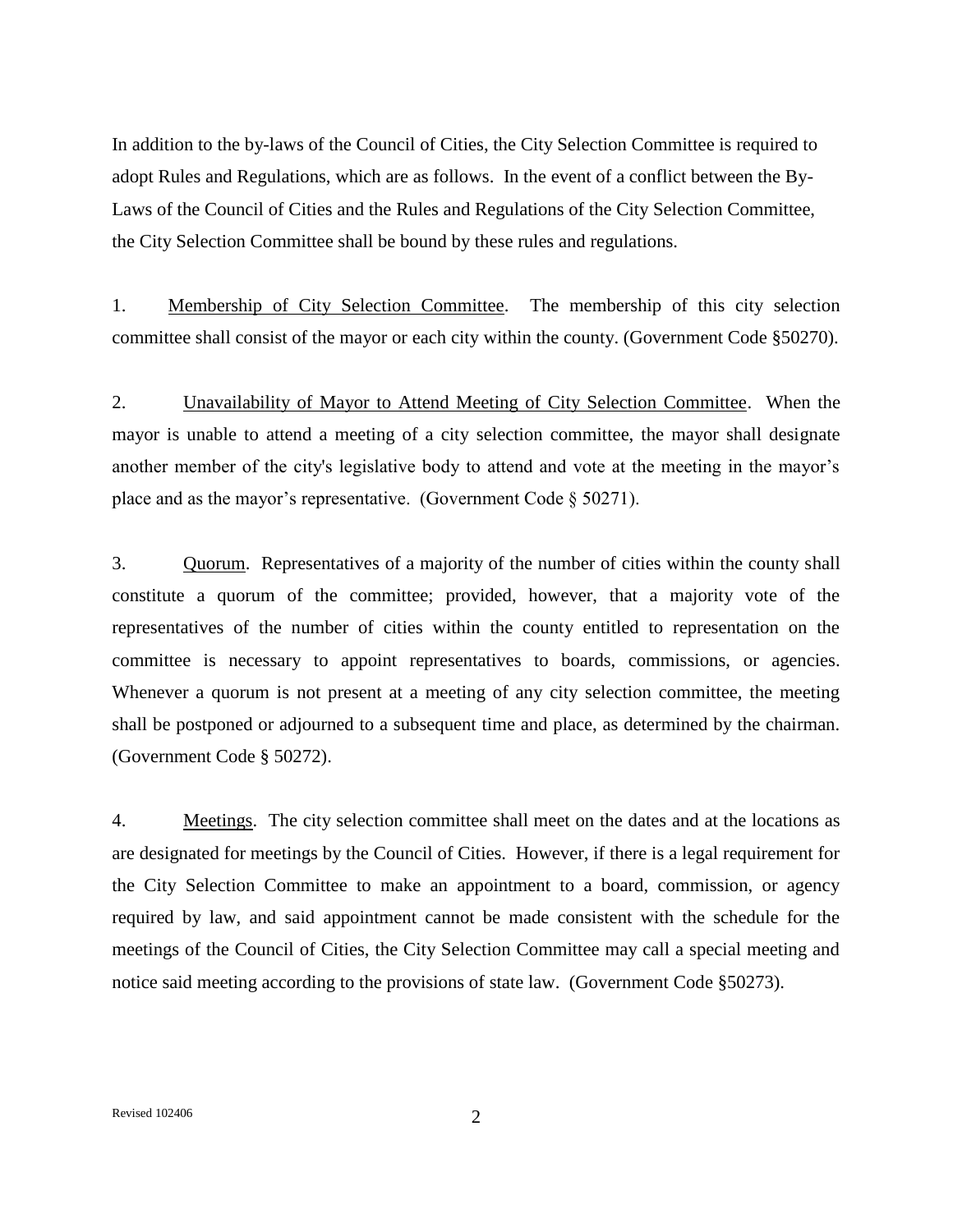5. Officers. The officers of the County of San Mateo's City Selection Committee are the officers of the San Mateo County's Council of Cities. Any person elected to serve as chairman, vice chairman, or officer may serve his or her entire term of office on San Mateo County's City Selection Committee, provided that the person continues to serve on a city council. If a city selection committee officer is not a mayor, that person may preside, but not vote on any matters before San Mateo County's City Selection Committee unless authorized pursuant to Section 50271. (Government Code § 50274[b]).

## 6. Conducting business. (Government Code § 50275).

A. When making appointments that are legally required to be made by the City Selection Committee, the procedure for the nominating and selecting city representatives is as follows:

i. By the end of February of each year, the Clerk of the Board of Supervisors, acting in the Clerk's capacity as the permanent secretary and recording officer of the City Selection committee, shall prepare and distribute a list of all appointees of the City Selection Committee and the expiration date of their terms.

ii. Candidates may submit to the Secretary a letter of interest for positions that are expected to become vacant during that year. If a candidate does submit a letter of interest, it should specify the candidate's experience and qualifications for the appointment. The Secretary shall forward to each City Clerk a copy of all letters of interest that are received, with the expectation that the City Clerk shall forward the letters to the City's representative on the City Selection Committee.

iii. At the meeting for which the appointment is scheduled, the Secretary will read the name of the board, commission or committee to which an appointment is required, and all nominations shall be made from the floor. There is no requirement of seconding nominations.

iv. At the conclusion of the nominations a vote shall be taken. If there is only one nominated candidate, the committee upon a motion and by unanimous consent may suspend the written vote and conduct the vote by a show of hands.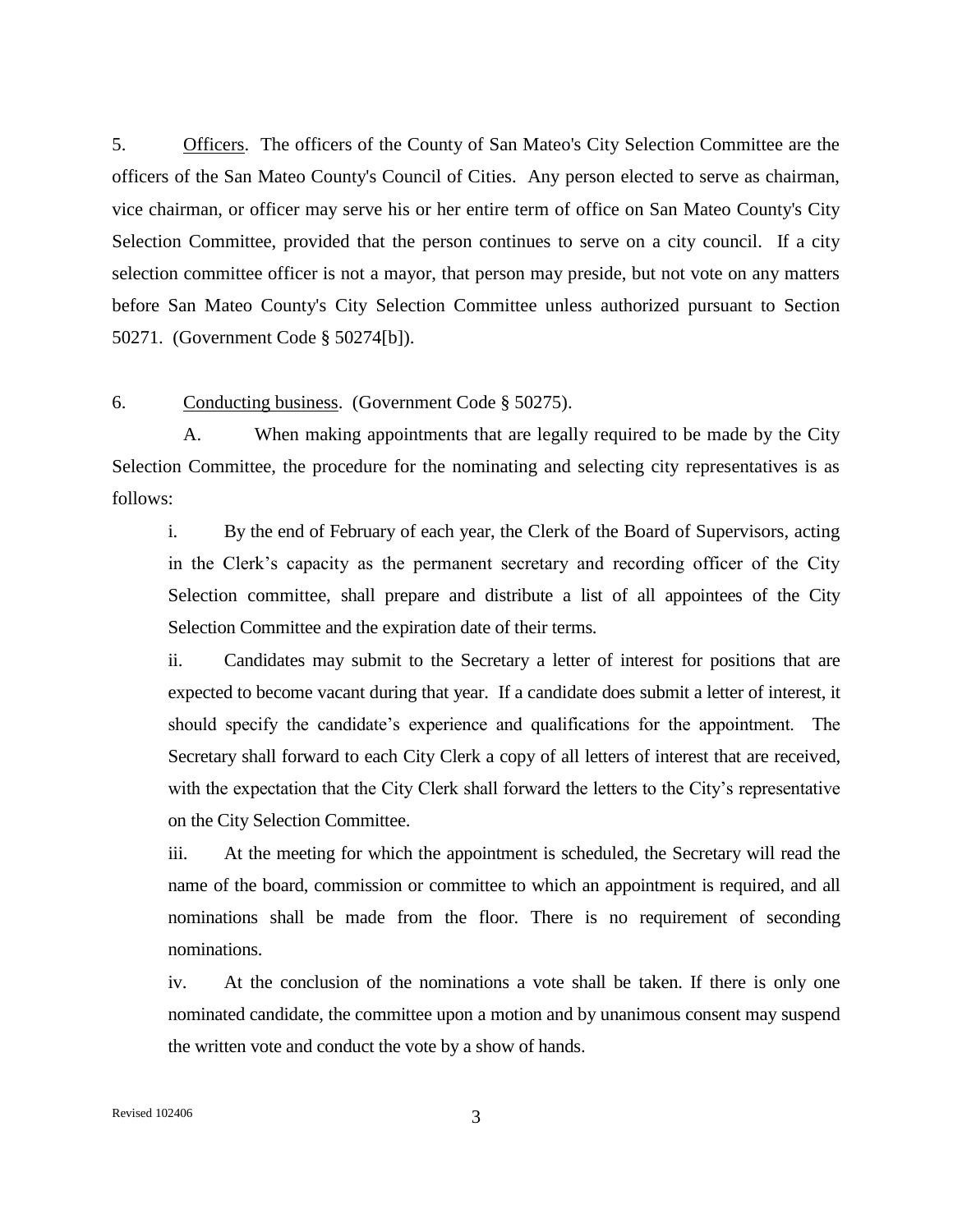v. If there are two or more nominated candidates, a written vote must be held. The Secretary shall distribute the ballots as the roll is read, giving a ballot only to a Mayor or an authorized representative.

vi. For election, a candidate must receive a majority of the votes of the representatives the member cities.

vii. In the event no candidate receives a majority the votes are recast. Additional candidates may be nominated. The original candidates remain on the ballot, unless they voluntarily withdraw.

viii. If after a second ballot no candidate receives a majority, the Chair, subject to the approval of the members present, may suspend the voting until a future date, announced at the meeting.

ix. Ballots must be signed with the name of the voter and the city he or she represents. Ballots not signed are void and are treated as if the voter has abstained.

B. When the City Selection Committee acts on behalf of the Council of Cities, it is so noted on the agenda and subject to the following By-laws of the Council of Cities, to the extent that said by-laws are consistent with these Rules and Regulations. When the City Selection Committee conducts elections for the various appointments the Council of Cities is required to make, voting on shall be conducted consistent with the voting procedures established by the Council of Cities.

7. Clerk of the City Selection Committee. The Clerk of the Board of Supervisors shall act as the permanent secretary and recording officer of the city selection committee organized within such county. All meetings of a city selection committee shall be conducted in the presence of the clerk or the clerk's deputy. All votes and action taken by a city selection committee shall be recorded in writing by the secretary of the committee. The written record of any vote or action taken by the selection committee shall include the name of each member voting and how he voted. Written records and minutes of a selection committee's secretary are public records. (Government Code §50276).